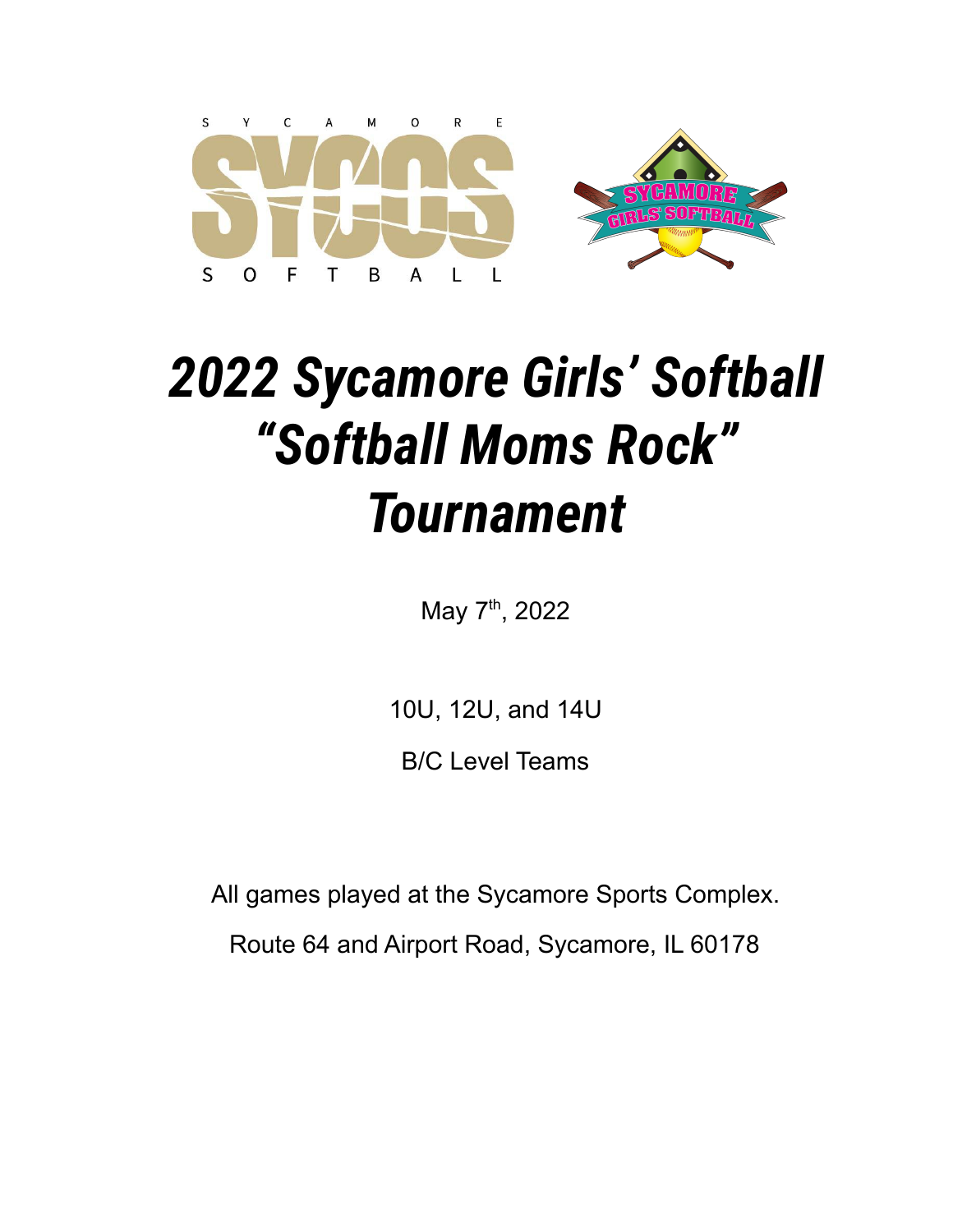### **Tournament Details**

- Round robin format with Championship and Consolation game at the end of the day.
- 4 game guarantee
- $\bullet$  10U, 12U, and 14U levels (age as of January 1st 2022)
- Seeding criteria: W-L record, head to head, runs allowed, run differential, coin flip.

#### **Awards**

- 1st place team trophy bat
- 2nd place team trophy
- 1st and 2nd place medals
- MVP awards for every game (excepting championship games)

#### **Miscellaneous**

- IHSA rules will be followed except for specific exemptions and modifications. (Rules to be published on our website sgsball.com by March 1)
- Each team will provide a scorekeeper for their team. Scores will be verified and turned in by the umpire.
- Each game will be officiated by one patched umpire.
- There is no admission fee for spectators
- Concessions will be available. Coolers are permitted. Alcohol is prohibited.
- A tournament T-shirt will be available for purchase.

#### **Questions**

Please direct your questions to the tournament director, Eric Simmons [eric@oehlertrentals.com](mailto:eric@oehlertrentals.com) or 815-970-0110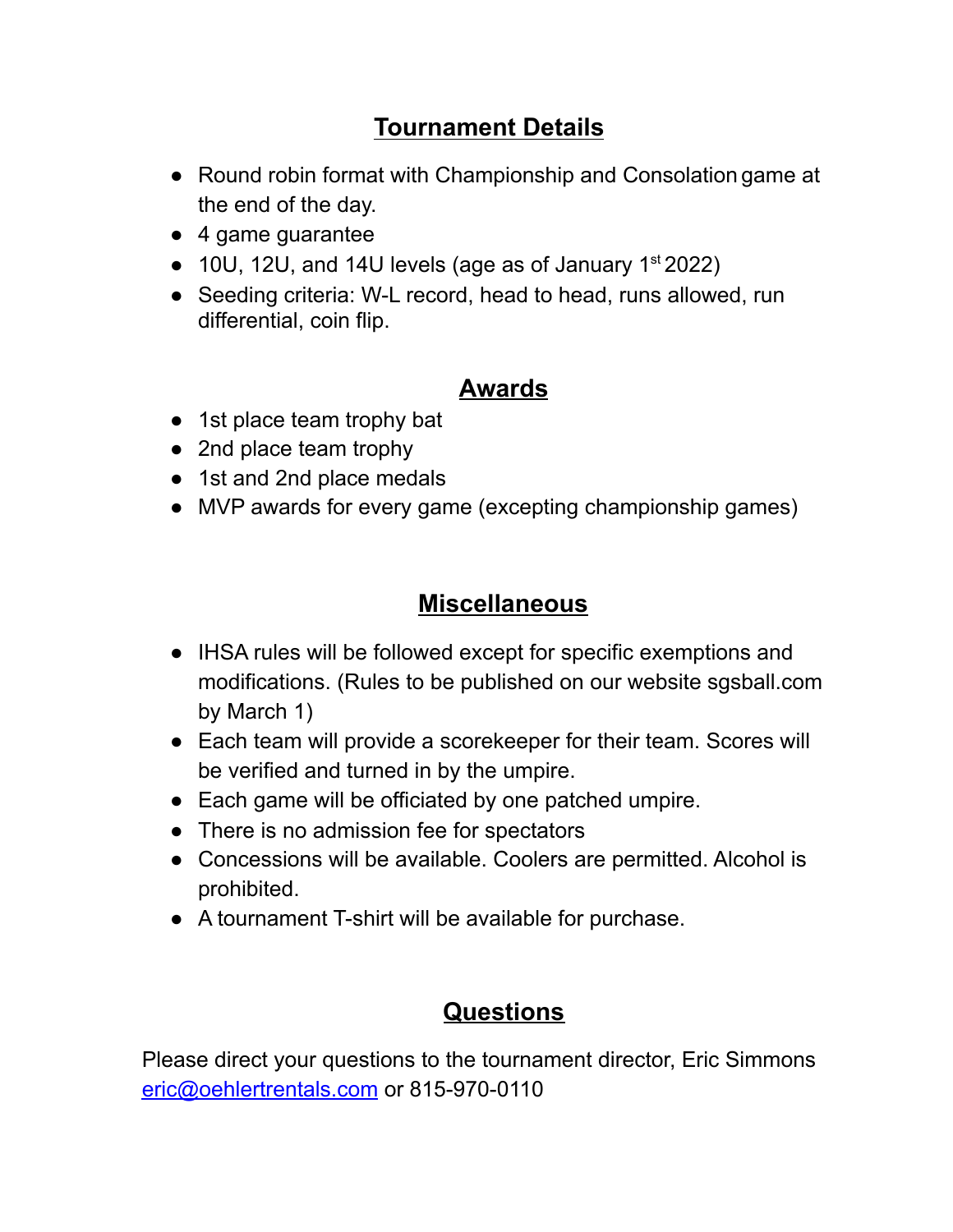

# *Sycamore Girls' Softball "Softball Moms Rock" Tournament Application*

| Age level: 10U 12U 14U (Circle one) |  |  |  |  |  |
|-------------------------------------|--|--|--|--|--|
|                                     |  |  |  |  |  |
|                                     |  |  |  |  |  |
|                                     |  |  |  |  |  |
|                                     |  |  |  |  |  |
| <b>DI LUICILI</b> HULLI LE CALEA L  |  |  |  |  |  |

Please return this form along with the tournament fee of \$450 to Sycamore Girls' Softball, PO Box 383, Sycamore, IL 60178. Applications are taken on a first come first entered basis.

Please bring the following completed waiver and copies of all players birth certificates to the tournament.